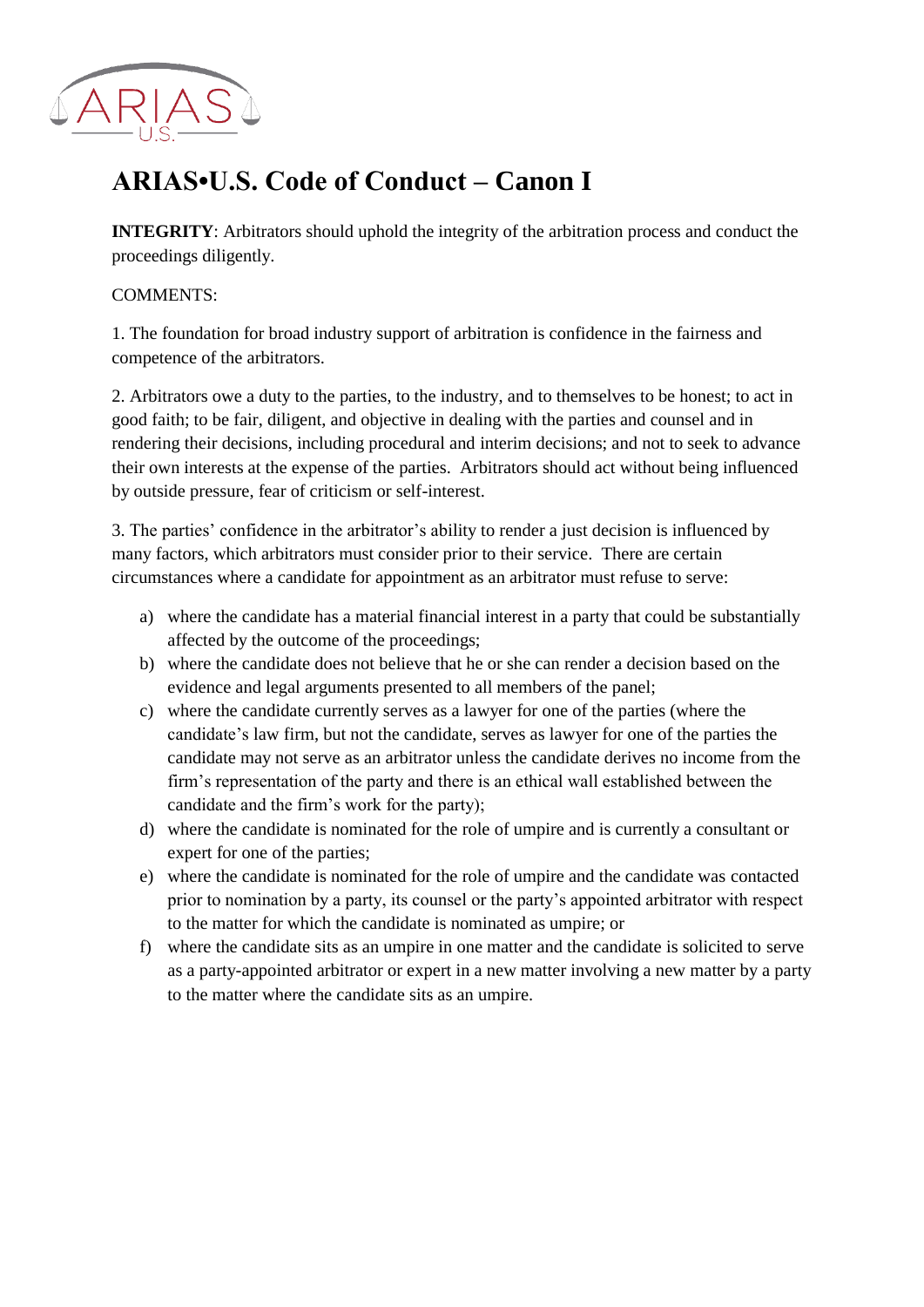

4. Consistent with the arbitrator's obligation to render a just decision, before accepting an appointment as an arbitrator the candidate should consider whether any of the following factors would likely affect their judgment and, if so, should decline the appointment:

- a) whether the candidate has a financial interest in a party;
- b) whether the candidate currently serves in a non-neutral role on a panel involving a party and is now being proposed for an umpire role in an arbitration involving that party;
- c) whether the candidate has previously served as a consultant (which term includes service on a mock or shadow panel) or expert for or against one of the parties;
- d) whether the candidate has involvement in the contracts or claims at issue such that the candidate could reasonably be called as a fact witness;
- e) whether the candidate has previously served as a lawyer for either party;
- f) whether the candidate has previously had any significant professional, familial or personal relationships with any of the lawyers, fact witnesses or expert witnesses involved such that it would prompt a reasonable person to doubt whether the candidate could render a just decision;
- g) whether a significant percentage of the candidate's appointments as an arbitrator in the past five years have come from a party involved in the proposed matter;
- h) whether a significant percentage of the candidate's appointments as an arbitrator in the past five years have come from a law firm or third-party administrator or manager involved in the proposed matter;
- i) whether a significant percentage of the candidate's total revenue earned as an arbitrator, consultant or expert witness in the past five years has come from a party involved in the proposed matter;
- j) whether a significant percentage of the candidate's total revenue earned as an arbitrator, consultant or expert witness in the past five years has come from a law firm or third-party administrator or manager involved in the proposed matter; and

5. *Relationship between comments 3 and 4*. Comment 3 sets forth circumstances in which an arbitrator must refuse to serve. If none of those circumstances applies, comment 4 sets forth circumstances an arbitrator should nevertheless consider in deciding whether to serve. In some cases, comment 3 will "almost" apply – usually because the arbitrator has a relationship described in comment 3 with an entity that is related to a party to the current arbitration, but that is not strictly within the definition of "party." Thus, one of the circumstances set forth in comment 3 may apply

- (i) to an entity that is an affiliate of a party to the current arbitration, but that is not within the definition of "party," or
- (ii) to an entity having the same third-party administrator or manager as a party to the current arbitration.

 In such a case, the arbitrator should refuse to serve, in line with the general principle that in upholding the integrity of the arbitration process an arbitrator should not get too close to the edge on issues of ethics or process fairness. If, however, it is clear that the relationship between the entity with the "comment 3" relationship to the arbitrator and the party to the current